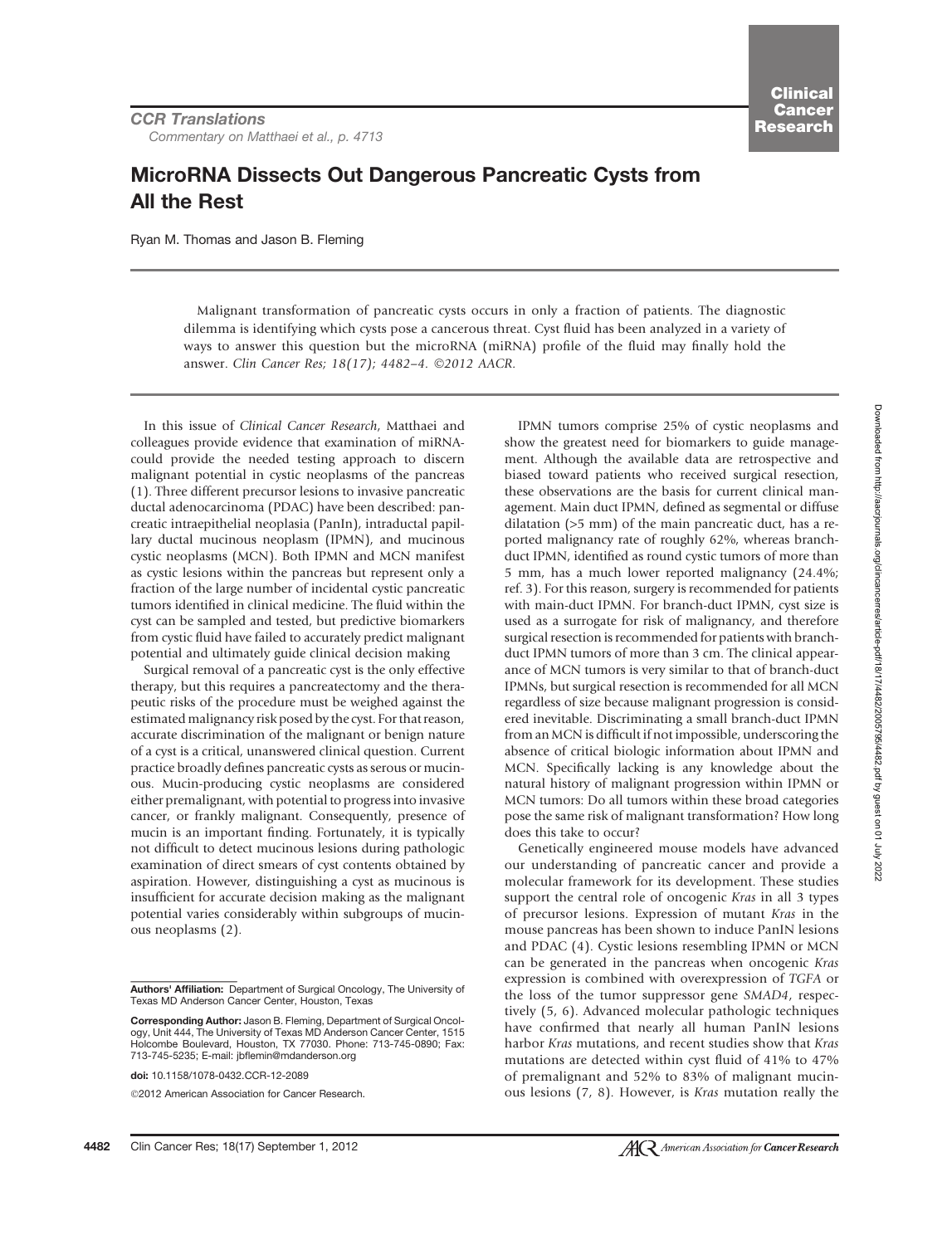biomarker needed for clinical discrimination? Autopsy studies have identified that progressive PanIN lesions (PanIN II) are present in the pancreas of 96% of individuals after 40 years of age (9). PanIN III lesions, the last stage before noninvasive cancer, were conspicuously absent in the autopsy study. Thus, clear identification and demarcation of PanIN III lesions versus others is the "sweet spot" for any early PDAC detection strategy. This suggests that the molecular knife used to dissect out the cysts requiring surgery needs to cut with a finer edge than Kras.

Small RNAs could provide the needed edge. Unique in their method of production and activation, small RNAs, 21 to 30 nucleotides in length, regulate transcription, chromatin structure, genome integrity, and most commonly, mRNA stability. One class of small RNA, miRNA, is predicted to regulate at least one third of all human genes (Fig. 1; ref. 10). Studies of miRNA expression in cancer have



Figure 1. Schematic for the potential utilization of miRNA in risk stratifying patients with cystic neoplasms of the pancreas. On the basis of the malignant potential of the cells lining the cyst cavity, transcription of miRNA genes occurs yielding pre-miRNA that are subsequently exported from the nucleus into the cytoplasm of the cell. An enzymatic cleavage occurs by the "Dicer" enzyme that removes the hairpin loop, leaving a double-stranded structure that subsequently separates, yielding the mature miRNA. Typically, only 1 of the 2 strands is involved in subsequent gene regulation that can involve mRNA cleavage, translational repression, or other regulatory processes. A portion of the miRNA is shed from the cell into the cyst lumen, which ultimately can be aspirated during endoscopic ultrasound and measured, potentially giving insight into the malignant potential of the cells on the basis of their miRNA profile.